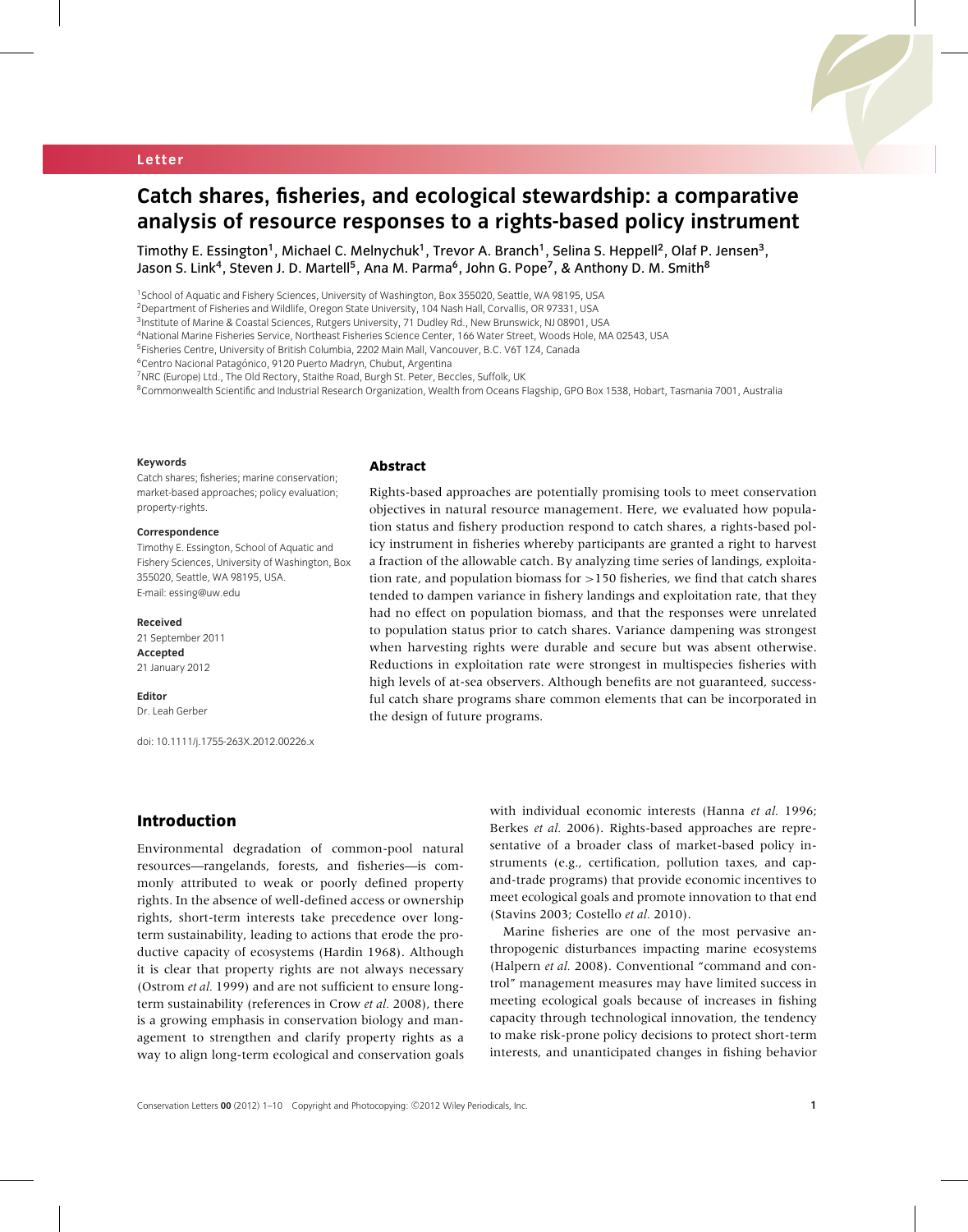in response to regulations (Degnbol & McCay 2006; Beddington *et al.* 2007). Rights-based instruments may be more effective if they better align users' economic incentives with environmental goals for resource management (Hilborn *et al.* 2005; Fujita & Bonzon 2006; Costello *et al.* 2010). In fisheries, rights-based systems are those in which specific harvest or access rights are granted to individuals or groups (e.g., fisher organizations or cooperatives). When harvest rights are specified in terms of a fraction of the allowable catch, these systems are often called "catch shares," and have been identified as a promising tool to end the pattern of fishery development that leads to resource degradation (Fujita *et al.* 1998; Grafton *et al.* 2006; Beddington *et al.* 2007; Worm *et al.* 2009).

There is growing evidence that catch shares have detectable impacts on marine living resources and ecosystems. One benefit of catch shares is that they eliminate perverse incentives leading to a race-to-fish, whereby individuals compete to capture the highest possible fraction of the quota (Copes 1986). This activity leads to high rates of discarded catch, higher incidental catch of nontarget species, and potential habitat degradation (Sutinen 1999; Branch 2009). Catch share fisheries are less likely to experience a collapse in landings (Costello *et al.* 2008) or to have excessive overfishing (Melnychuk *et al.* 2012), and they lead to better compliance with catch limits (Branch 2009; Melnychuk *et al.* 2012). However, Essington (2010) found that catch shares had a pronounced dampening effect on the interannual variance of ecological metrics in North American fisheries, but had little effect on the mean levels of most metrics. Similarly, Melnychuk *et al.* (2012) did not find evidence that catch shares were, on average, closer to their management targets than other fisheries. Thus, there remains considerable uncertainty regarding the type and extent of conservation benefits that catch shares produce and the types of fishery systems where these effects are most pronounced.

Specific attributes of catch share programs might be particularly important in dictating their effect on the population status of exploited resources. Indeed, there is a growing appreciation that policy instruments must be designed to match the ecological, economic, and social systems in which they are implemented (Ostrom 2007, 2009). In fisheries, we might expect different responses between single- and multispecies fisheries because of the greater management challenges that the latter commonly face (Murawski 1991), especially with respect to matching catches to quotas (Sanchirico *et al.* 2006; Branch & Hilborn 2008). Attention has also been given to the strength of harvesting (or property) rights as a proxy for the ecological stewardship incentive that they are thought to provide (Hanna *et al.* 1996; Arnason 2005), so that substantial effects should be associated with strong

and clear harvesting rights. Alternatively, effects of catch shares may not result from the allocation of rights per se, but instead from other changes in fisheries that accompany their implementation. For example, Bromley (2009) argued that the benefit of catch shares may derive from the use of strict catch quotas to limit fishing mortality. If true, then catch shares should have little effect where quotas are already in place. Implementation of catch shares may also be accompanied by improved monitoring and enforcement, such as at-sea or dockside observers producing more accurate and rapid data on catch and catch composition.

Here, we conducted the first large-scale analysis of catch shares that measured the changes in key population and fishery metrics following catch share implementation and to related these responses to attributes of catch shares and fisheries. Specifically, we evaluated changes in exploitation rate (the fraction of fish harvested annually), population or stock biomass, and total landed catch ("landings") across a broad range of fisheries from around the world, using a variety of system attributes as covariates. Following Essington (2010), we evaluated changes in the mean levels of these indicators as well changes in the interannual variability that follows catch share implementation. This paper provides the most comprehensive analysis to date of how implementing catch shares affects the status of fished populations and identifies the attributes of fishery and catch shares that make effects more pronounced.

### **Methods**

We conducted a comparative analysis using a diverse data set to identify response of landings, exploitation rate, and population biomass to catch share implementation. These are the most commonly and consistently reported metrics in fisheries, and include the two primary measures of population status: exploitation rate and population biomass. Landings provide a measure of the productive capacity of the fishery. Other ecologically relevant information—total fishing effort, unretained catch (discard), and bycatch (incidental capture of nontarget species)—were not available for most fisheries. Here, we describe the data used for analysis and provide an overview of the statistical procedures.

All time-series data were obtained from the RAM legacy database (Ricard *et al.* 2012), which is the most extensive database of stock assessments (i.e., population models used to estimate time series of biomass and exploitation rate) presently available. Data predominantly are composed of commercial fisheries from Australia, New Zealand, USA, Canada, and Europe, but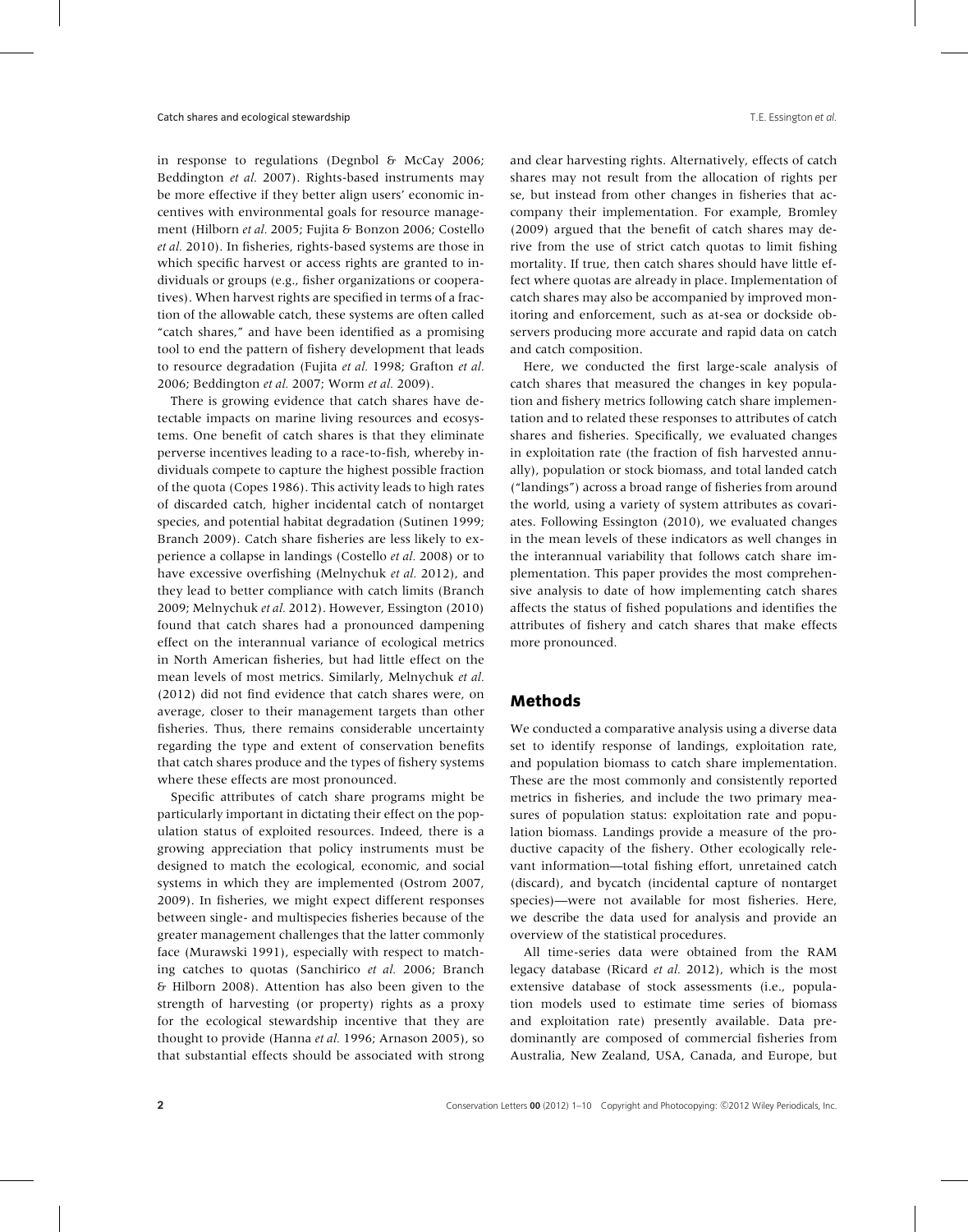T.E. Essington *et al.* Catch shares and ecological stewardship

stock assessments from developing countries were also included where available. These data included 84 catch share and 140 reference fisheries (Table S1). Data on catch share program attributes were collected via telephone or e-mail interviews with experts from each fishery (see Supporting Information).

Our analysis was designed to describe changes in fishery time series coinciding with the implementation of catch shares, while accounting for other time-dependent trends in the response variables. We did not fit a mechanistic model of stock and fleet dynamics, but instead employed a general statistical model to estimate changes in fisheries when catch shares are introduced. It is designed to answer the question: do population sizes, exploitation rate, and landings have a different mean level or degree of variability after catch shares compared to time-dependent trends in other fisheries.

We provide details of the model and estimation procedure in the Supporting Information, but here identify the key characteristics. First, the model explicitly includes temporal autocorrelation in the time series while describing changes in the mean and variance through time through a modified version of the method used by Essington (2010). Second, the model includes both catch share and reference fisheries to track the time-dependent changes in the absence of catch shares and to identify changes unique to catch share fisheries. Third, we account for interdependence of responses among fisheries operating within the same regions via a multilevel framework. Fourth, we relate average catch share effects within a region to characteristics of fisheries and catch share programs within those regions. Fifth, effects of catch shares are estimated as log-response rations to allow for comparison of responses across fisheries and regions.

A key feature of our analysis is that we compare timedependent changes in catch share fisheries in each region to ensembles of reference fisheries using a multilevel framework (Gelman & Hill 2007). The multilevel framework allowed us to (1) estimate regional-scale average effects of catch shares on fisheries and to determine how these are related to fishery and catch share attributes and (2) estimate time-dependent changes in fishery time series unrelated to catch shares by describing changes in the mean and standard deviation within and across regions. The multilevel structure means that the individual fishery effect sizes are presumed to be draws from a regionalscale distribution of effect sizes; the nested structure of the analysis allowed us to estimate effects at the scales of individual fisheries as well as average effects within regions. Regions were specified based on nations and ocean to account for large-scale differences in population status induced by climatic variability as well as other policies instituted by regional fisheries management organi-

zations. Management of fisheries in most of these regions is overseen by a single nation, though some regions combined fisheries from several nations (Europe, where marine fisheries are jointly managed under the Common Fisheries Policy, and South America). Because attributes of catch share programs and fisheries tended to be similar among fisheries within a region, we focused on effects that were manifest at the regional scale; that is, how do average effects of catch shares in one region compare to other regions?

We evaluated how the effect of catch shares varied according to several covariates hypothesized to be important. To this end, our estimation procedure explicitly considered the extent to which regional-scale catch share effects were linearly related to each covariate (see Supporting Information). We considered several measures of the strength of harvesting right: exclusivity, durability/security, and transferability, but found there was insufficient contrast in transferability among regions to permit analysis of this covariate. Exclusivity was measured as the proportion of catch in a fishery that was allocated to a catch share program. Durability/security were binary responses (yes/no) that covaried completely (durability is the longevity of the harvesting right, security is the likelihood of a harvesting right being realized), so we evaluated them as a single response. We also tested whether catch share effects were weaker in fisheries that were managed via catch quotas prior to catch share implementation, that is, we tested whether the primary benefit was the quota. In addition, we tested whether the response to catch shares was related to the degree of at-sea observer coverage, the change in levels of at-sea observer coverage that accompanied catch shares, the degree of industry participation in developing the catch share program, and whether the fishery was primarily a single-species or a multispecies fishery. The latter could be more responsive if catch shares improve the ability to match catches to quotas in multispecies fisheries.

### **Results**

Catch shares induced a diversity of responses in fisheries (Figure 1; see also Figures S1–S3). To illustrate what commonly observed effect sizes imply about dynamics of fishery time series, we plotted the predicted mean and 90% posterior prediction range for three exploitation rate time series, where exploitation  $=$  fraction of biomass caught annually (Figure 1). Petrale sole in British Columbia, Canada, exhibited a strong response in both the mean and standard deviation in exploitation rate, both of which decreased markedly following catch share implementation. Southeast Australia school whiting showed a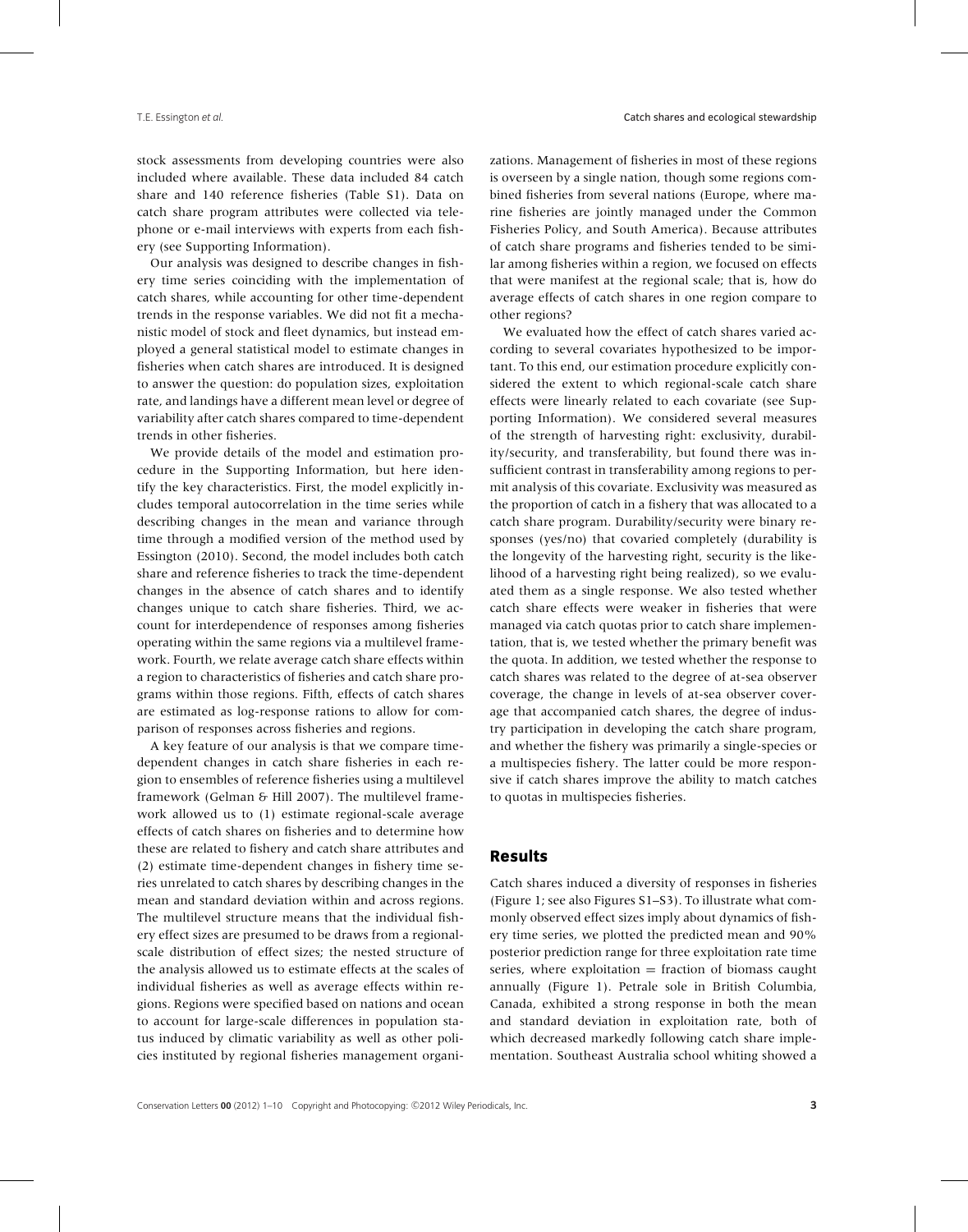

**Figure 1** Three types of responses to catch share implementation. Each panel depicts the time series of exploitation rate (standardized so that each time series has a mean = 1; solid points), the fitted mean values (in Eq. 1–2: solid line) and the 90% posterior prediction interval (gray area). (A) British Columbia petrale sole; (B) Southeast Australia school whiting; (C) New Zealand red rock lobster. Year = 0 represents the year of catch share implementation.

**Table 1** Summary of individual fishery responses to catch share implementation; each table entry lists the number of fisheries for which there was a significant change in the time-series standard deviation or mean; significance was based on 90% posterior probability credibility intervals; numbers in parenthesis indicate the total number of catch share fisheries for each metric

|                        |                    | Standard deviation<br>response | Mean response      |                    |  |
|------------------------|--------------------|--------------------------------|--------------------|--------------------|--|
|                        | No. of<br>increase | No. of<br>decrease             | No. of<br>increase | No. of<br>decrease |  |
| Landings (51)          | 3                  | 17                             |                    | 3                  |  |
| Exploitation Rate (54) | 2                  | 14                             | O                  | 7                  |  |
| Biomass (54)           | 8                  | 12                             |                    | $\mathfrak{D}$     |  |

decrease in standard deviation but no change in the mean exploitation rate, whereas New Zealand red rock lobster (stock = CRA2) exhibited reduced mean exploitation rate but no change in standard deviation.

Despite variation in individual fishery responses, we detected some notable patterns. For all three metrics (biomass, exploitation rate, and landings), we found stronger effect of catch shares on interannual variability than on the mean (Table 1). For example, the mean landings significantly  $(P > 90\%)$  changed in only three fisheries, but interannual standard deviation significantly changed after catch share implementation in 20 fisheries. For landings and exploitation rates, the response tended to be negative, that is, significant effects were associated with a decline in either the mean or standard deviation (Table 1). In contrast, the direction of response of population biomass was less consistent, exhibiting both positive and negative effects (Table 1).

We evaluated whether the small responses of mean exploitation rate and population biomass might be due to these metrics being already close to values that maximize landings (i.e., maximum sustained yield, MSY: exploitation rate =  $F_{\text{MSY}}$ , population biomass =  $B_{\text{MSY}}$ ). If this was true, then the fitted response (catch share effect plus the regional average time trend, see Supporting Information) should be related to the ratio of F:F<sub>MSY</sub> and B:B<sub>MSY</sub> prior to catch share implementation. Contrary to the expectation, the fitted response did not show a strong relationship to precatch share conditions (here, averaged over the 5 years prior to catch share implementation, though similar results were obtained by using the entire precatch share period; Figure 2). This result was particularly striking for population biomass, where the majority of stocks had  $B:B_{MSY}$  <1, yet many populations exhibited declines in biomass after catch share implementation (Figure 2).

The regional-scale average effect sizes were most pronounced for landings and exploitation rate, whereas there was little evidence of regional-scale effects for population biomass (Figure 3). For both landings and exploitation rate, the effect of catch shares on the mean and standard deviation tended to be negative, and no region had an effect size that was significantly greater than zero. For landings, we estimated significant reductions (>90% probability) in both mean and standard deviation for three regions and a significant reduction in the mean only in one region. Overall, the grand average (integrating over all regions) effect indicated a significant decline in mean landings (i.e., a negative log-response ratio;  $P(<sub>0</sub>) = 93\%)$ , equating to a roughly 10% reduction in landings after catch share implementation. Although the grand average effect on the standard deviation of landings was stronger (ca. 14% reduction), the estimate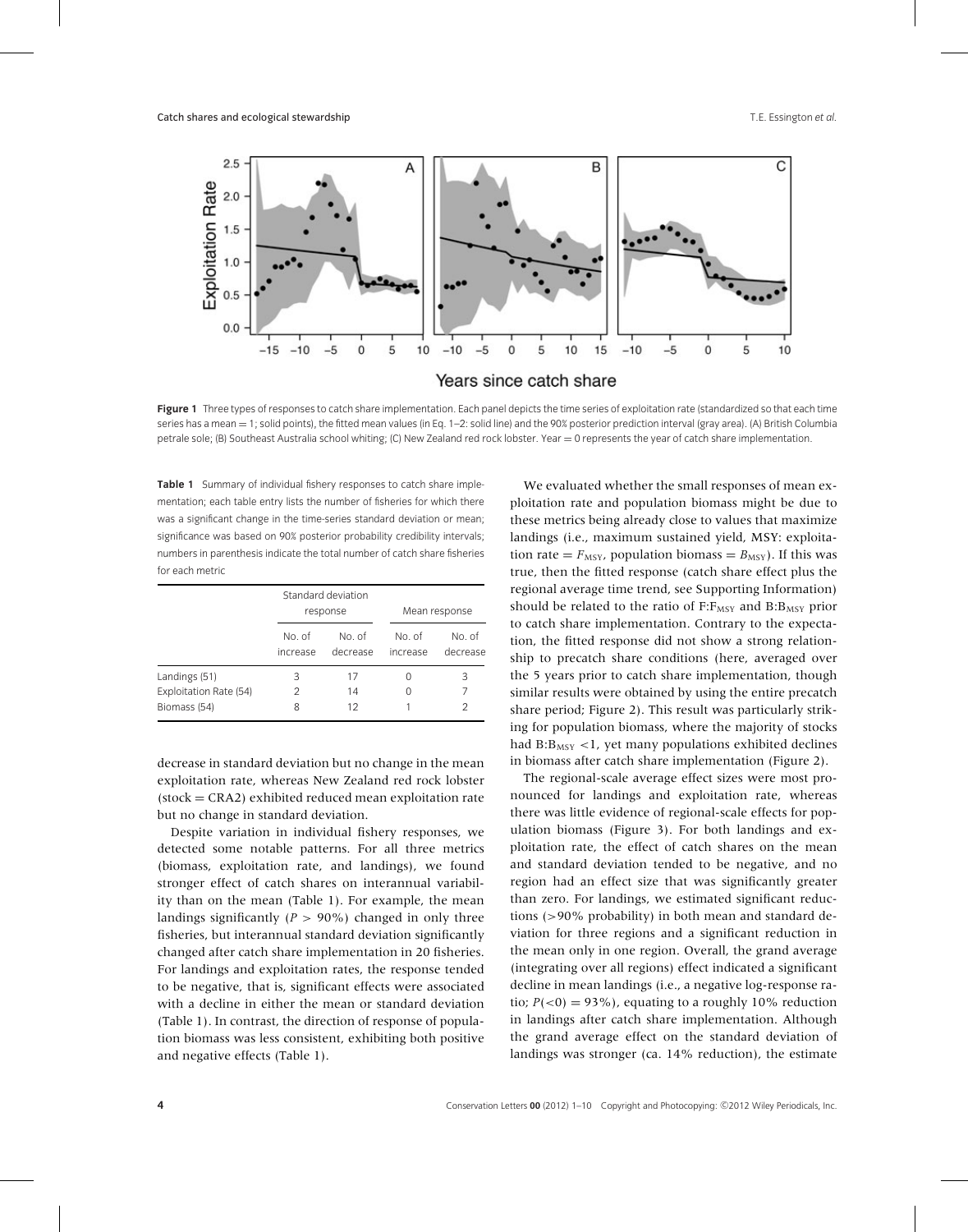

**Figure 2** Comparison of precatch share exploitation rates and population biomass levels relative to those that produce maximum sustainable yield (F:F<sub>MSY</sub>, B:B<sub>MSY</sub>), and the estimated change in these metrics. If fisheries perfectly compensate by moving to  $F_{MSY}$  or  $B_{MSY}$  after catch shares were

introduced, all points would reside on the dotted line. Fitted response includes the catch share effect as well as the regional-scale time-dependent trend. Points are posterior means, gray lines are 50% posterior credibility intervals.



**Figure 3** Regional mean effect sizes of catch shares on landings, exploitation rate, and biomass. Solid circles denote effect on the time-series means, empty circles denote effects on the time-series standard deviation. Symbols are the posterior mean effect sizes, lines are 90% posterior

credibility intervals. The final row indicates the average effect size that integrates over all regional effects. See Supporting Information for specific details on hierarchical analysis.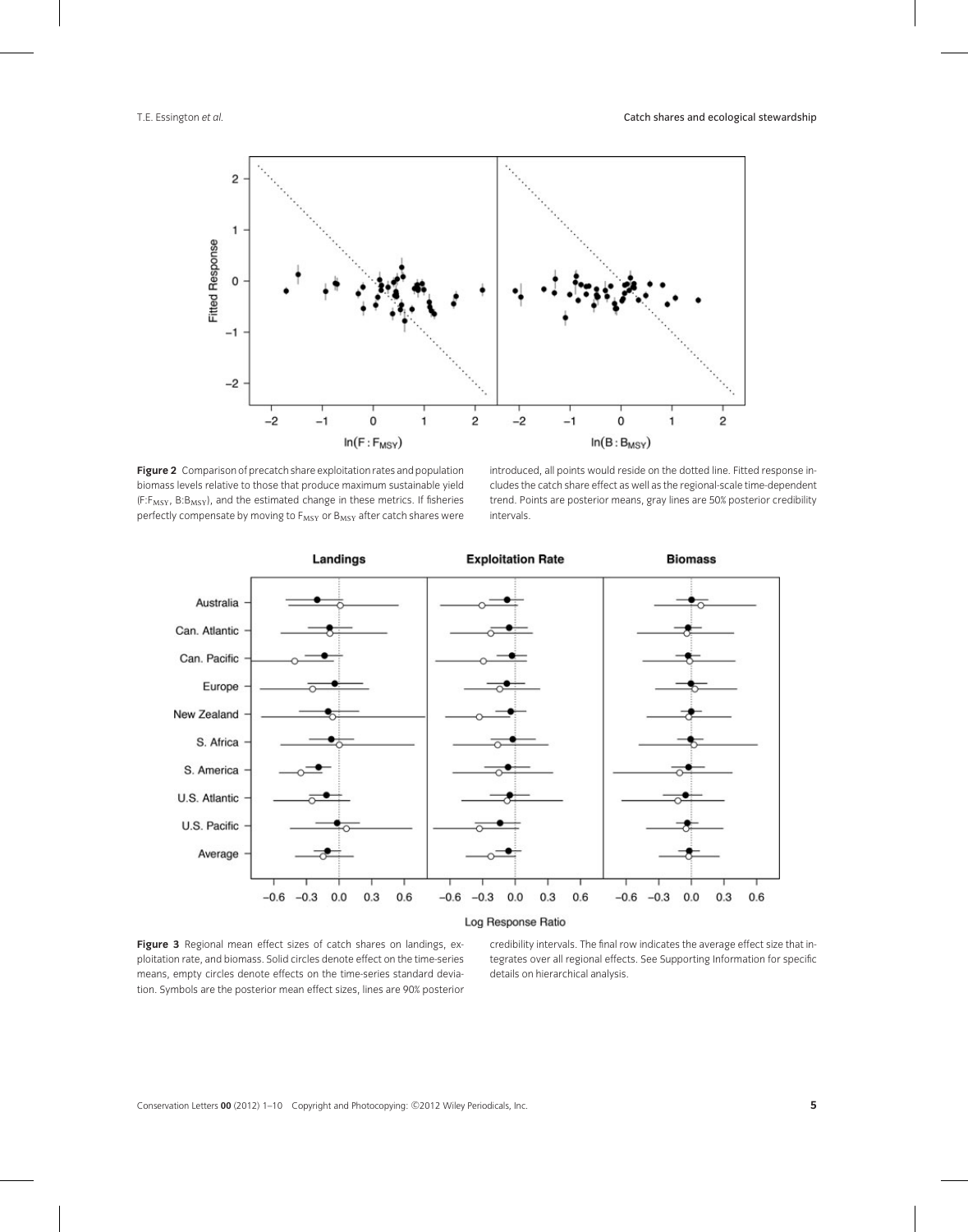**Table 2** Summary of regional fishery attributes for catch share fisheries. Data were not obtained for most European fisheries so are not presented here

|               | No. of catch<br>share fisheries<br>in analysis | Exclusivitv <sup>a</sup> | Durability <sup>b</sup> | Transferableb | Single<br>Species <sup>c</sup> | At sea<br>observer<br>coverage <sup>d</sup> | Ouota<br>management <sup>e</sup> | Industry<br>involvement <sup>e</sup> |
|---------------|------------------------------------------------|--------------------------|-------------------------|---------------|--------------------------------|---------------------------------------------|----------------------------------|--------------------------------------|
| Australia     | 5                                              | 0.96                     | 0.6                     | 1.0           | 0.7                            | 0.02                                        | 0.4                              | 0.6                                  |
| Can. Atlantic |                                                | 0.93                     | 0.7                     | 1.0           | 0.3                            | 0.17                                        | 0.7                              | 0.9                                  |
| Can. Pacific  | 10                                             | 0.92                     | 0.9                     | 0.9           | 0.1                            | 0.77                                        |                                  | 0.9                                  |
| New Zealand   | 17(0)                                          | 0.85                     | 1.0                     | 1.0           | 0.7                            | 0.05                                        | 0.05                             | 0                                    |
| S. Africa     | $\overline{2}$                                 | 1.00                     | 0.0                     | 1.0           | 0.0                            | 0.50                                        |                                  | $\Omega$                             |
| S. America    | 3 <sup>f</sup>                                 | 0.76                     | 0.0                     | 0.5           | 1.0                            | 0.05                                        |                                  | 0                                    |
| U.S. Atlantic | $\overline{2}$                                 | 0.97                     | 1.0                     | 1.0           | 1.0                            | 0.02                                        |                                  |                                      |
| U.S. Pacific  | 3                                              | 0.87                     | 1.0                     | 1.0           | 1.0                            | 0.41                                        |                                  |                                      |

a Average proportion of catch allocated to catch share sectors.

*b***Proportion of catch share fisheries in each region classified as durable or transferable.** 

cProportion of stocks that were fished primarily as part of single-species fisheries.

<sup>d</sup>Average proportion of trips that were covered by at-sea observers, averaged over all fisheries.

eProportion of stocks that used quota management prior to catch share implementation, or the proportion of stocks in which the fishing industry advocated for and were involved in developing catch share program.

f Attribute data available for two fisheries.

was less precise so the probability that this value was  $<$ 0 was smaller (82%). For exploitation rates, no region exhibited a significant decline in the mean, but the standard deviation declined significantly in four regions (Figure 3). The grand average of the regional effects indicated a significant reduction in the standard deviation of exploitation rates (20% reduction,  $P(<sub>0</sub>) = 95$ %), but no significant effect on the mean  $(P( $0$ ) = 82%)$ . The absence of regional scale effects on biomass is primarily attributed the absence of consistent effects across fisheries within regions (Figure S3), and also on the reduced statistical power caused by high temporal autocorrelation (Supporting Information contains additional evaluation of biomass responses).

There were notable differences among regions in the strength of harvesting rights and other fishery attributes (Table 2). Durability/security varied substantially across regions, whereas exclusivity tended to be high (>75% catch allocated to catch share sectors) across all regions. Only two catch share fisheries were not transferable (inseason or across seasons), which made the regional scores of this attribute nearly equivalent to each other. Other fishery attributes varied among regions more strongly. The proportion of each region's catch share fisheries that primarily targeted a single species, the extent of at-sea observer coverage, and industry participation in establishing catch shares varied widely across regions (Table 2). In most regions, catch shares were introduced to fisheries that already used catch quotas (Table 2).

We detected a marginally significant relationship between the durability/security of catch shares and the degree of variance dampening (Figure 4). For landings,

catch shares produced no effect in regions where catch shares were not durable/secure, but produced a 50% reduction in interannual variability when all catch shares within a region were durable/secure (Figure 5A). A slightly weaker relationship was observed for exploitation rate: variance dampening was pronounced in regions with durable/secure catch share programs, but had no effect in regions lacking these attributes (Figures 4 and 5B). The coefficients describing the effect of exclusivity were poorly estimated (Figure 4), reflecting the limited contrast in regional exclusivity scores.

The effect of catch shares on mean exploitation rate was associated with two fishery attributes (Figure 4). A significantly larger decrease in mean exploitation rate was estimated for regions that had higher at-sea observer coverage and higher proportion of multispecies fisheries (Figures 5C and D). These two predictor variables covaried strongly, which explains why their correlations with catch share effects were similar. There was no discernable effect of prior quota control management, degree of industry involvement, or change in at-sea observer coverage level on any response (Figure 4).

### **Discussion**

This study contributes to a growing body of research that aims to relate governance and other facets of social systems to the status of ecological systems (Degnbol & McCay 2006; Liu *et al.* 2007; Carpenter *et al.* 2009; Ostrom 2009; Gutiérrez et al. 2011). Our analysis used high-quality data sets from fisheries from around the world to document the types and magnitudes of effects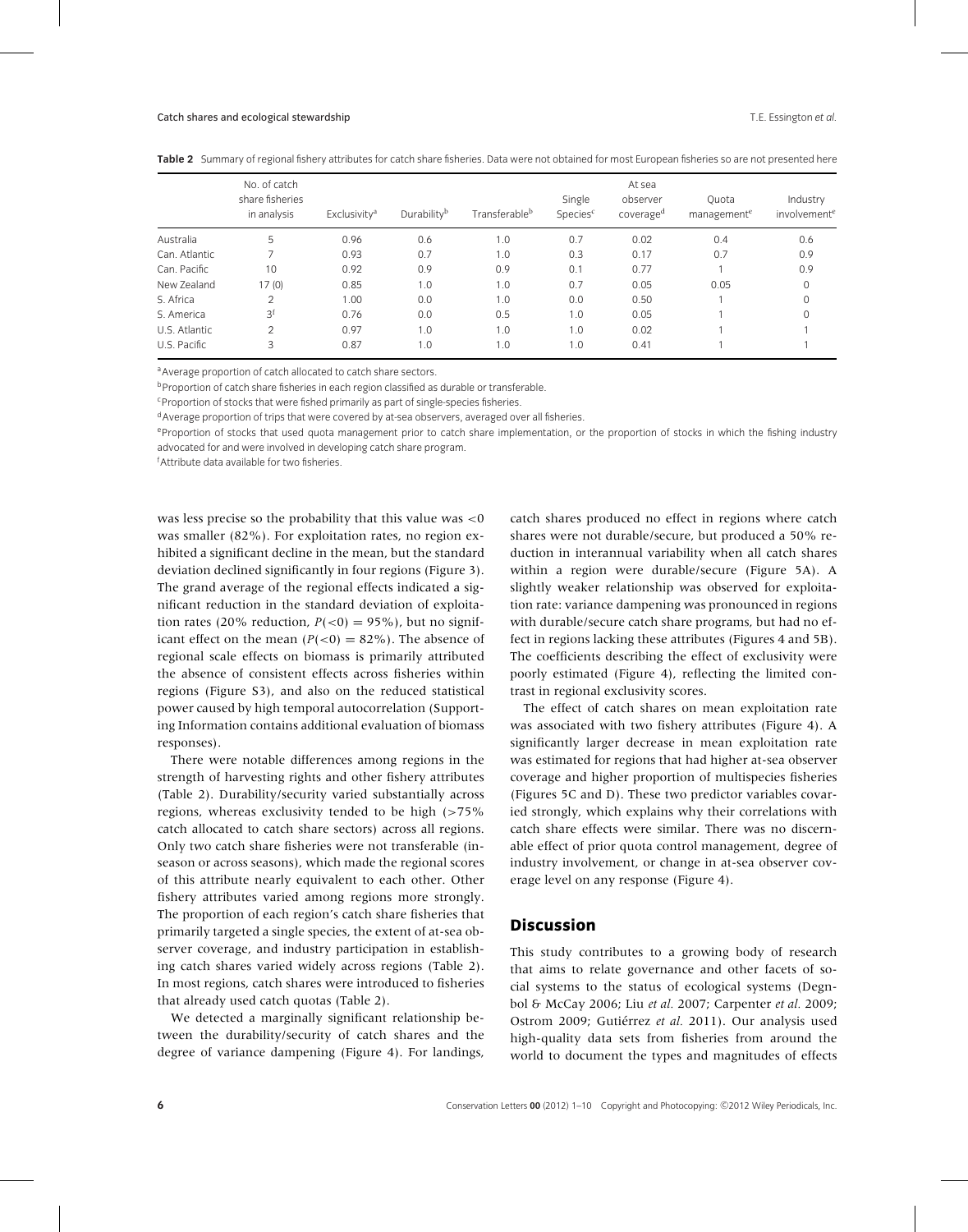

Figure 4 Estimated coefficients (mean, 90% credibility interval) relating effect of catch shares to regional fishery attributes. Effect size = 0 means that the regional average responses to catch shares were unrelated to the attribute. Solid circles denote effect on the time-series means, empty circles denote effects on the time-series standard deviation.



**Figure 5** Fitted relationships between catch share effects and fishery attributes (for the significant effects observed in Fig. 4). Top two panels show themagnitude of variance dampeningfor landings(A) and exploitation rate (B) as explained by the proportion of fisheries deemed durable/secure. Bottom two panels show the catch share effects on mean exploitation

rate as function of degree of observer coverage (C) or the proportion of stocks fished in single species fisheries (D). Points are the fitted regional coefficients, solid lines are posterior means, and the dotted lines are 90% credibility intervals.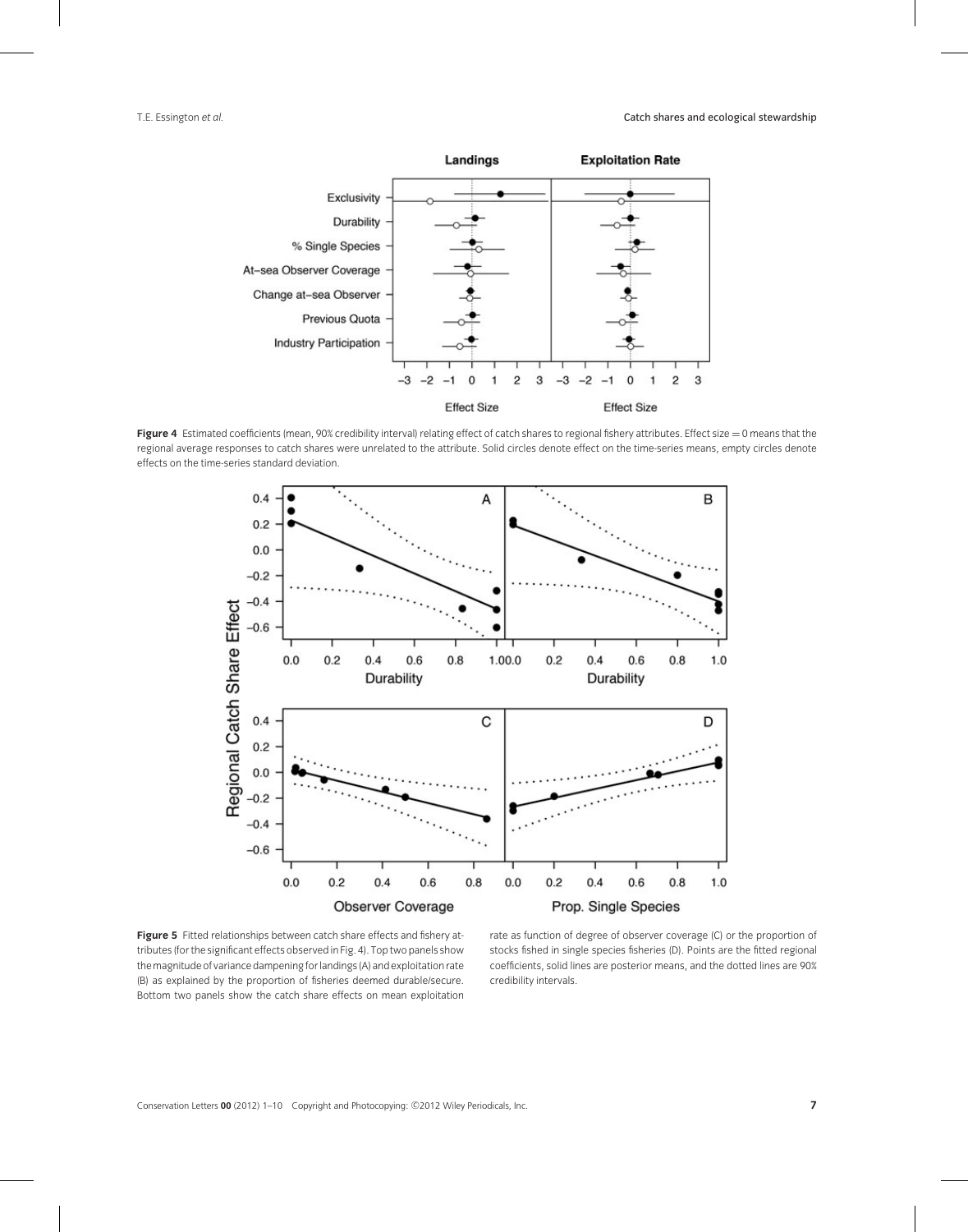that rights-based policy instruments produce and to identify elements of fishery systems that amplify or diminish these effects. We confirmed and generalized the results of Essington (2010), finding that catch shares primarily act to dampen variability, but we also demonstrated that variance dampening is only present when the access right is durable and secure. We also find that, on average, catch shares are followed by reductions in exploitation rate in multispecies fisheries with high at-sea observer coverage. This work thereby substantially advances our understanding of the effects of rights-based approaches so that the conservation benefits of implementing novel programs can be better anticipated.

The prediction that rights-based approaches might foster ecological stewardship stems from the idea that rights better align participants economic incentives with ecological goals (Grafton *et al.* 2006). We had therefore expected that catch shares would result in reductions in exploitation rate and increases in population biomass when these population metrics were too high (exploitation rate) or too low (population biomass) before the new management strategy was introduced, relative to levels that would maximize catch. This expectation was not borne out—there was little to no relationship between catch share effects and the ratios  $F: F_{MSY}$  or  $B:B_{MSY}$ . Although harvest rates tended to decrease after implementing catch shares, the response was generally too weak to eliminate overfishing. This finding is consistent with that of Melnychuk *et al.* (2012) who found that mean ratios of F: $F_{MSY}$  and B: $B_{MSY}$  did not differ between catch share and competitive quota-managed fisheries. By relating changes in individual fisheries to population status as we have done here strengthens the finding of Melnychuk *et al.* (2012) because it reduced the potential bias and confounding effects that may be present in crossfisheries comparisons. We conclude that many of the elements of the fishing system—including the economic and social systems—that promoted overexploitation prior to catch shares largely persisted after catch shares were implemented (Clark 1990; Ostrom *et al.* 1999; Grafton *et al.* 2007).

There are at least two explanations for the variance dampening effect of access rights in fisheries. One, variance dampening might result from ending the race-tofish (Sutinen 1999). When fishing fleets are not competing to catch the greatest share of the annual catch limit, the catch is taken at a slower pace and might therefore be better monitored and controlled within fishing seasons. There is strong evidence that catch shares improve quota balancing in multispecies fisheries (Sanchirico *et al.* 2006; Branch 2009), partly by slowing the pace of fishing throughout the fishing season. Two, the probability

that exploitation rates greatly exceed management targets in a given year is lower in catch share fisheries (Melnychuk *et al.* 2012). These periods of high exploitation rates can diminish population productivity and require future reductions in exploitation rate and catch levels to rebuild populations. By avoiding these periods of overexploitation, landings and exploitation rates can better be maintained at constant levels. The British Columbia petrale sole fishery (Figure 1) provides an example of both cyclical (precatch share) and steady (postcatch share) dynamics.

Our results suggest that this variance dampening effect depends on having durable and secure access rights. There was essentially no variance dampening in regions with nondurable/insecure harvesting rights, whereas the dampening was strong in regions with durable and secure rights. Theory suggests that durable and secure access rights promote decision making that maximizes longterm profitability and avoids short-term resource degradation (Deacon 1994). Durable and secure access might promote industry investment in research that improves the precision of stock assessments that are used to estimate annual catch limits (Branch 2009). Also, owners of durable/secure access rights may be less risk-prone and advocate for lower catch levels in the face of uncertain stock status (Branch 2009).

We applied a novel method to estimate impacts of a policy intervention that used ensembles of reference time series to tease apart effects attributable to a policy change from other confounding effects. This approach may be useful for future policy analyses, as it obviates the need to identify closely matched pairs of systems as a way to deal with the counterfactual (the change that would have occurred in catch share fisheries had catch shares not been implemented). In the present application, this ensemblebased comparative approach was critical, as the analysis revealed substantial time-dependent trends in nearly all metrics (Figure S4).

This work advances our understanding of how rightsbased approaches may contribute to meeting ecological goals in natural resource management. The nature of responses to rights-based approaches in fisheries (variance dampening) appears to be fundamentally different from those in terrestrial systems, where property rights have been linked to reduced deforestation rates (Deacon 1994; Nelson *et al.* 2001). Moreover, ecological responses varied across regions, apparently related to the strength of access right and other attributes of the fishery system. Thus, application of rights-based policy tools should be accompanied by a consideration of the types of responses that they are likely to produce and the socioecological context where these responses are strongest.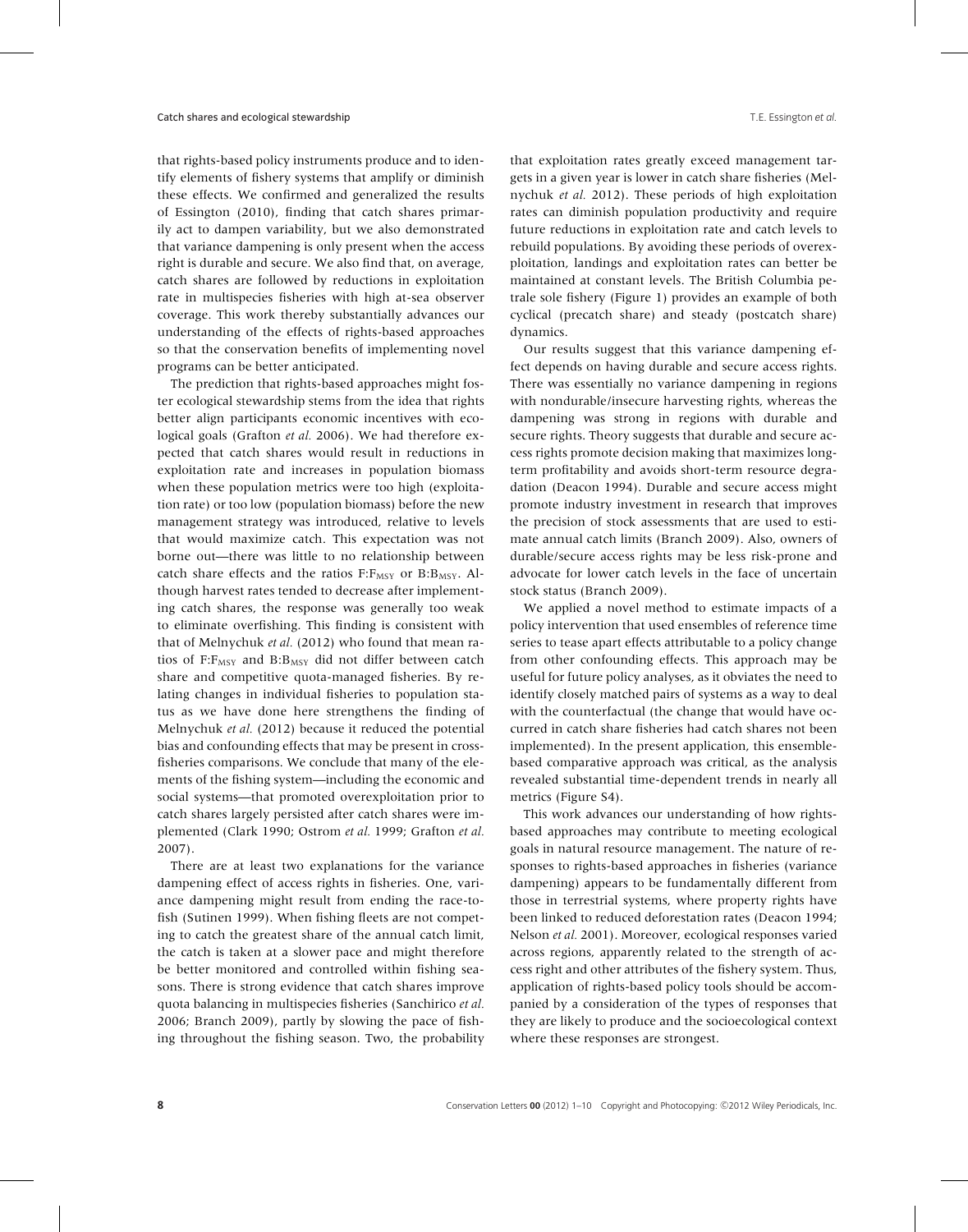# **Acknowledgments**

We thank the many local experts who contributed stock assessments to the RAM legacy database and who participated in interviews to characterize attributes of fisheries and catch share programs. We thank the editor and two anonymous reviewers for helpful comments that improved the manuscript. This work was funded by the Lenfest Ocean Program.

# **Supporting Information**

Additional Supporting Information may be found in the online version of this article:

**Table S1.** Number of catch share/reference fisheries used in time-series analysis by region.

Figure S1. Estimated effects of catch share on the mean ( $\mu$ ; left panel) and standard deviation ( $\sigma$ , right panel) of landings for each fishery.

**Figure S2.** Estimated effects of catch share on the mean ( $\mu$ ; left panel) and standard deviation ( $\sigma$ , right panel) of exploitation rate for each fishery.

**Figure S3.** Estimated effects of catch share on the mean ( $\mu$ ; left panel) and standard deviation ( $\sigma$ , right panel) of population biomass for each fishery.

**Figure S4.** Estimated regional time-dependent trends in landings, exploitation rate, and population biomass.

**Figure S5.** Fishery mean biomass response versus (A) landings response and (B) exploitation rate response.

Please note: Blackwell Publishing is not responsible for the content or functionality of any supporting materials supplied by the authors. Any queries (other than missing material) should be directed to the corresponding author for the article.

#### **References**

- Arnason, R. (2005) Property rights in fisheries: icelands experience with ITQs. *Rev Fish Biol Fish* **15,** 243–264.
- Beddington, J.R., Agnew, D.J., Clark, C.W. (2007) Current problems in the management of marine fisheries. *Science* **316,** 1713–1716.

Berkes, F., Hughes, T.P., Steneck, R.S. *et al*. (2006) Ecology—globalization, roving bandits, and marine resources. *Science* **311,** 1557–1558.

Branch, T.A. (2009) How do individual transferable quotas affect marine ecosystems? *Fish Fish* **10,** 39–57.

Branch, T.A., Hilborn, R. (2008) Matching catches to quotas in a multispecies trawl fishery: targeting and avoidance behavior under individual transferable quotas. *Can J Fish Aquat Sci* **65,** 1435–1446.

Carpenter, S.R., Mooney, H.A., Agard, J. *et al*. (2009) Science for managing ecosystem services: beyond the Millennium Ecosystem Assessment. *Proc Natl Acad Sci USA* **106,** 1305–1312.

Clark, C.W. (1990) *Mathematical bioeconomics*. 2nd edn. John Wiley and Sons Inc., New York.

Copes, P. (1986) A critical review of the individual quota as a device in fisheries management. *Land Econ* **62,** 278–291.

Costello, C., Gaines, S.D., Lynham, J. (2008) Can catch shares prevent fisheries collapse? *Science* **321,** 1678–1681.

Costello, C., Lynham, J., Lester, S.E., Gaines, S.D. (2010) Economic incentives and global fisheries sustainability. Pages 299–318 in *Annual review of resource economics* Vol 2. Annual Reviews, Palo Alto.

Crow, W., Kendall, B.E., Gaines, S., Siegel, D.A., Costello, C. (2008) Marine reserve effects on fishery profit. *Ecol Lett* **11,** 370–379.

Deacon, R.T. (1994) Deforestation and the rule of law in a cross-section of countries. *Land Econ* **70,** 414–430.

Degnbol, P., McCay, B.J. (2006) Unintended and perverse consequences of ignoring linkages in fishery systems. *ICES J Mar Sci* **64,** 793–797.

Essington, T.E. (2010) Ecological indicators display reduced variation in North American catch share fisheries. *Proc Nat Acad Sci USA* **107,** 754–759.

Fujita, R., Bonzon, K. (2006) Rights-based fisheries management: an environmentalist perspective. *Rev Fish Biol Fish* **15,** 309–312.

Fujita, R., Foran, T., Zevos, I. (1998) Innovative approaches for fostering conservation in marine fisheries. *Ecol Appl* **8,** S139–S150.

Gelman, A., Hill, J. (2007) *Data analysis using regression and multilevel/hierarchical models*. Cambridge University Press, New York, NY.

Grafton, R.Q., Arnason, R., Bjorndal, T. *et al*. (2006) Incentive-based approaches to sustainable fisheries. *Can J Fish Aquat Sci* **63,** 699–710.

Grafton, R.Q., Kompas, T., Hilborn, R.W. (2007) Economics of overexploitation revisited. *Science* **318,** 1601–1601.

Gutiérrez, N.L., Hilborn, R., Defeo, O. (2011) Leadership, social capital and incentives promote successful fisheries. *Nature* **340,** 386–389.

Halpern, B.S., Walbridge, S., Selkoe, K.A. *et al*. (2008) A global map of human impact on marine ecosystems. *Science* **319,** 948–952.

Hanna, S., Folke, C., Mäler, K.-G. (1996) Property rights and the natural environment. Pages 1–12 in S.S. Hanna, C. Folke, K.-G. Mäler, editors. Rights to nature: ecological, *economic, cultural and political principles of institutions for the environment*. Island Press, Washington, DC.

Hardin, G. (1968) The tragedy of the commons. *Science* **162,** 1243–1248.